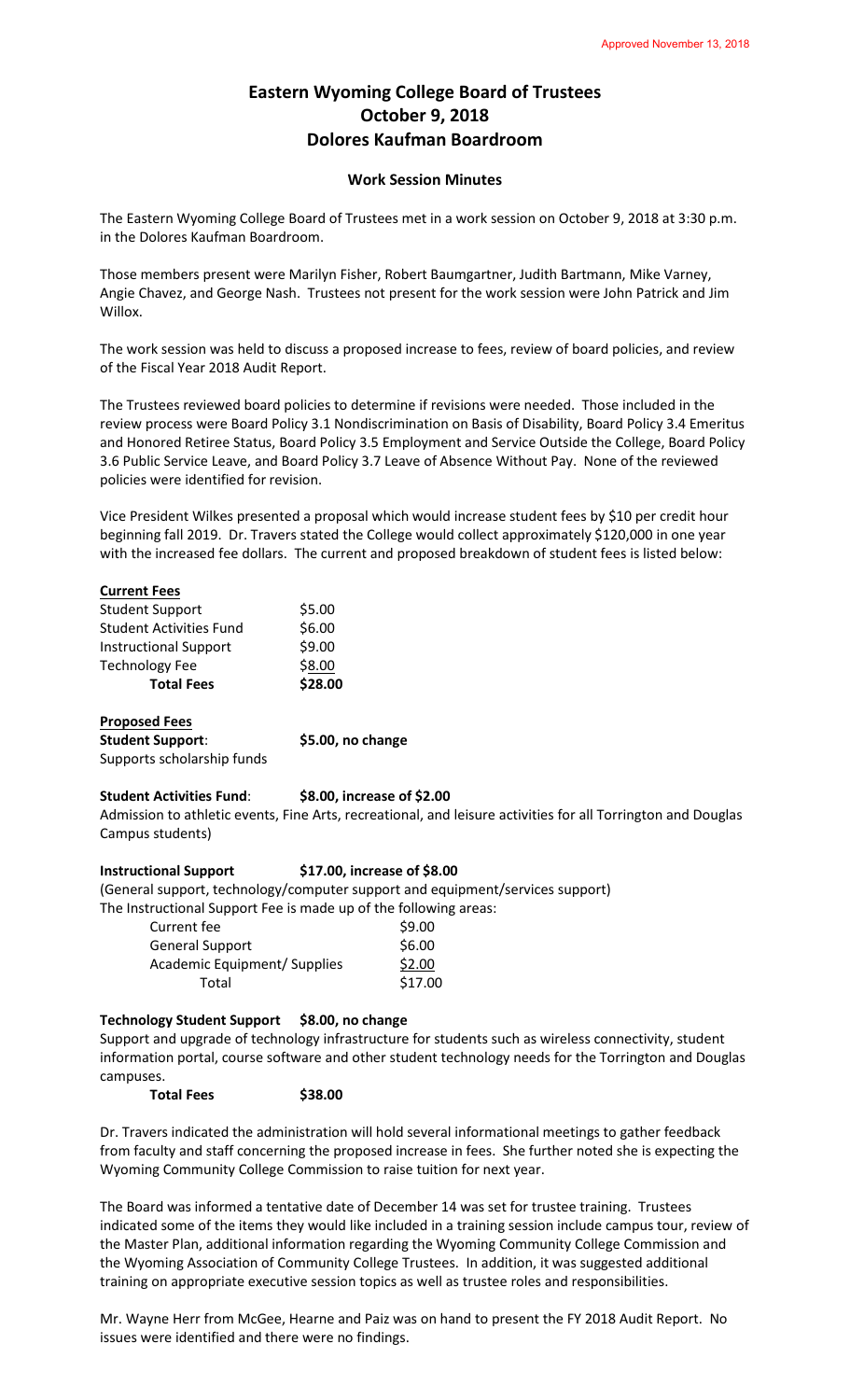The work session closed at 5:15 p.m. and the Board proceeded to dinner in the cafeteria.

# **Board Meeting Minutes**

The Eastern Wyoming College Board of Trustees met in regular session on October 9, 2018 at 5:45 p.m. in the Dolores Kaufman Boardroom.

Those members attending were Marilyn Fisher, Robert Baumgartner, Judith Bartmann, Mike Varney, Angie Chavez, George Nash and John Patrick. Mr. Willox was the only trustee unable to attend.

Mr. Meyer introduced new EWC employees Shana Vogel, Cook; Matthew Buchhammer, Douglas Adult Learning Center Coordinator; and Blanca Jamie, Douglas Office Assistant.

Coach Julie Sherbeyn and the Women's Volleyball Team were introduced to the Board.

Student Senate sponsor Kimberly Russell introduced the following officers of Student Senate: Joseph Pieper, president; Kodi Edwards, vice president; Laura Hobbs, secretary; James Meyer, treasurer; Sage Martin, parliamentarian; Joshua Andreasen, male freshmen representative; Souadou Bangoura, female freshman representative and Sarandon Keeran, off campus representative.

President Joseph Pieper presented the Student Senate update.

Mr. Patrick welcomed board of trustee candidates Roger Huckfeldt, Dan Tadewald, Carol Noble and Dr. Tom Eaton.

**ACTION**: The Board was requested to approve the agenda with one addition; namely approval of the FY 2018 Audit Report. Mr. Varney moved to approve the agenda with the addition; second by Mr. Nash. Motion carried unanimously.

In addition to her written update, Dr. Travers reported she participated in the Douglas Higher Learning Commission visit last week and the Memorial Hospital of Converse County Foundation fundraiser. President Travers informed the Trustees the College is planning a Health & Wellness Fair for EWC students in conjunction with the Advising/Registration Day scheduled for November 8. In addition, we are partnering with Goshen County Public Health to provide resources for our students. Dr. Travers attended the meeting to review the ATEC plans and the College will advertise for bids on October 17<sup>th</sup>. She also shared there are 19 Livestock Judging students and the nursing program for Torrington will begin in the fall of 2019.

**ACTION**: The consent agenda was considered for approval. Trustee Chavez moved and Trustee Nash seconded the motion to approve the consent agenda, which included the minutes from the September 11, 2018 meeting and executive session. Motion carried unanimously.

**ACTION**: Vice President Wilkes presented the financial report. Mr. Baumgartner moved to approve the financial report, as presented. Dr. Bartmann seconded and the motion was unanimously passed.

**ACTION**: The Board was requested to approve the Fiscal Year 2018 Audit Report as presented during the work session. Trustee Fisher moved to approve the report; second by Mrs. Chavez. Motion passed unanimously.

**ACTION**: The first reading for Board Policy 1.2 College Board Meeting was held. At the September work session, the Trustees identified a change needed concerning the Administrative Rule noted in the Policy. A motion was made by Mr. Varney to approve on first reading Board Policy 1.2 College Board Meeting, as presented. Mr. Baumgartner seconded. The motion carried unanimously.

**ACTION**: Board Policy 3.0 Equal Employment Opportunity Policy Statement was presented to the Board on first reading. Mr. Meyer informed the Board the proposed revisions were made in accordance with federal laws and were taken directly from the U.S. Equal Employment Opportunity Commission. Trustee Fisher moved and Trustee Chavez seconded to approve on first reading the revisions to Board Policy 3.0 Equal Employment Opportunity Policy Statement, as presented. The motion was unanimously passed.

Updates were provided by Student Services, Academic Services, College Relations, the Douglas Campus, Faculty Senate, Human Resources and Institutional Development. In addition, an update was provided on college construction projects and major maintenance.